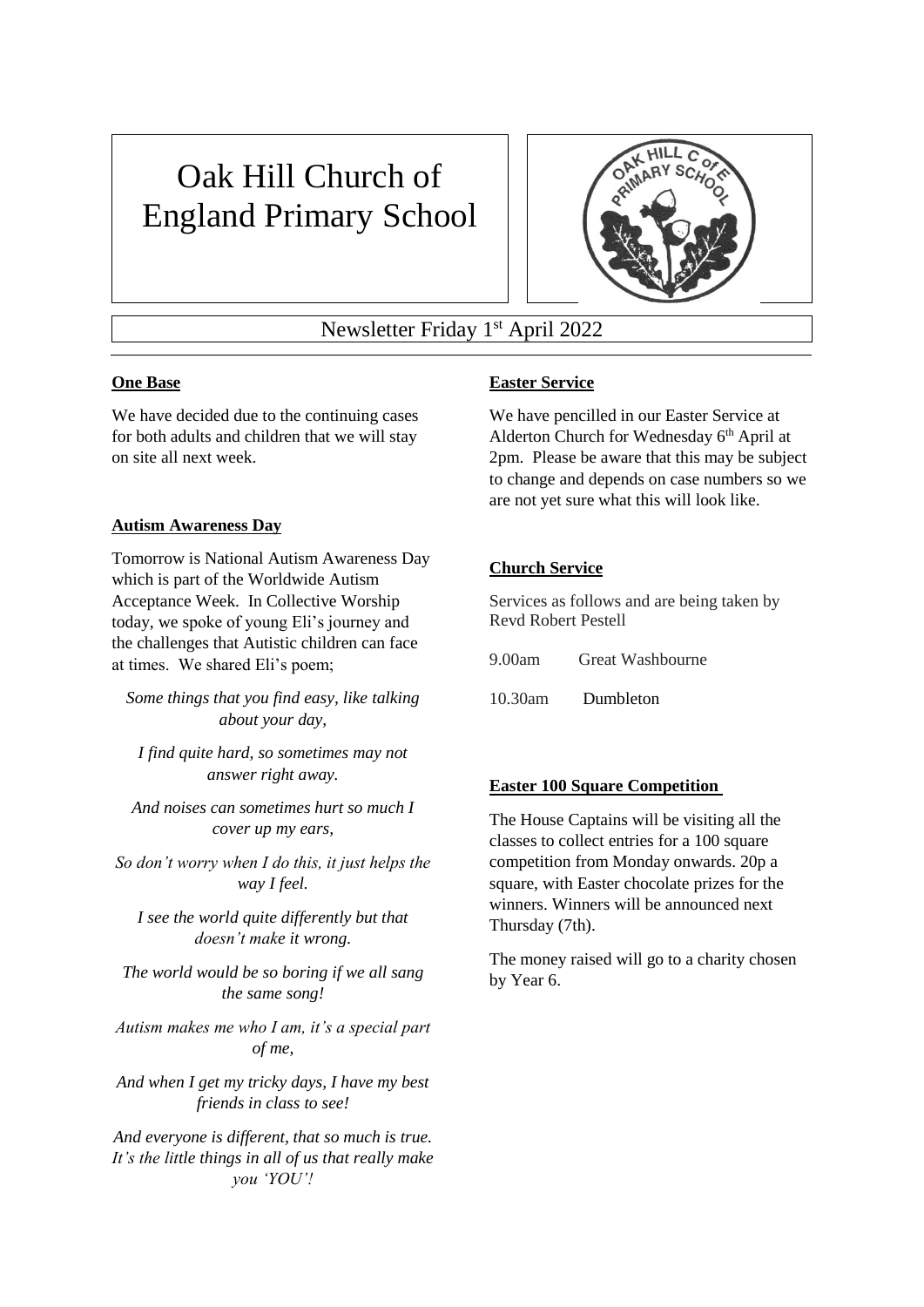#### **Our Christian Values**



#### **Internet Safety**

With 2.9 billion users, Facebook, owned by the recently rebranded Meta, is the world's most popular social media platform. It encourages interaction with other people by (among other things) adding them as friends, reacting to or commenting on their content, sharing images and videos, posting status updates, joining groups and playing games. Facebook is free, and anyone over 13 can join – but with no age verification, younger children can easily create an account: it's likely your child is already familiar with the platform, even if they don't yet use it themselves.

In the guide, you'll find tips on a number of potential risks such as cyberbullying, strangers and the addictive nature of Facebook.



#### **Drama Workshops**

Red Banana Drama is pleased to have been chosen as a service provider for the Gloucestershire County Council Holiday Activity Program (HAP) which is funded by a number of grant funds. This means that your child is able to enjoy a day of drama fun for Free - they will also have a hot meal provided! The drama workshops will be led by 2 professional theatre practitioners. It will be a day of drama fun, including games, imagination, improvisation, plays in a box and a search for the world's missing supply of chocolate!!!

BISHOPS CLEEVE COMMUNITY BUILDING: Monday 11th and Tuesday 12th April 10am-2pm

DUMBLETON VILLAGE HALL: Wednesday 13th April 10am-2pm

To find out more and to book a place:

Bishops Cleeve [https://tewkesburydistrict.coordinate.cl](http://www.redbananadrama.com/Bishops%20Cleeve%20https:/tewkesburydistrict.coordinate.cloud/project/29017) [oud/project/29017](http://www.redbananadrama.com/Bishops%20Cleeve%20https:/tewkesburydistrict.coordinate.cloud/project/29017)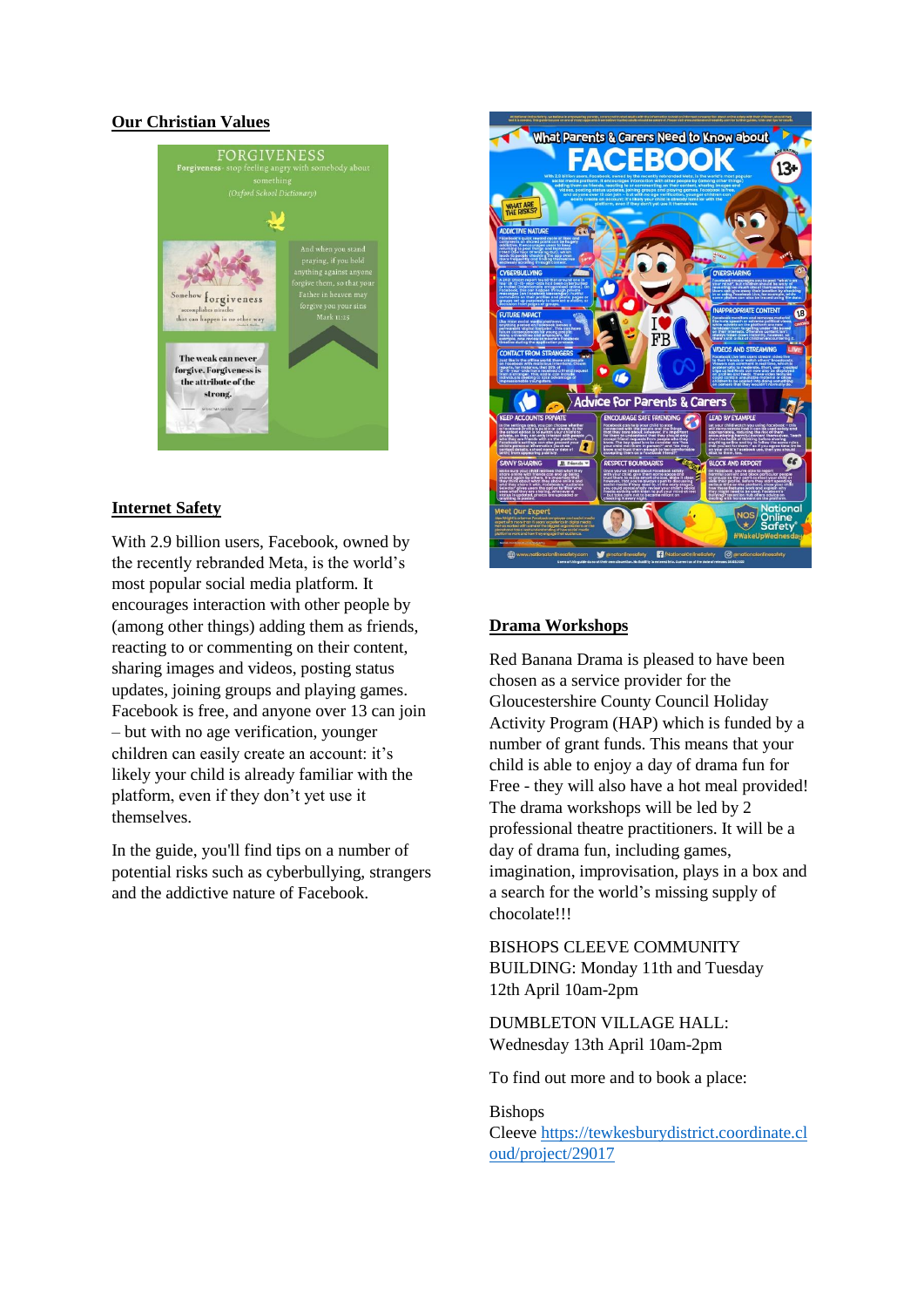## Dumbleton [https://tewkesburydistrict.coordina](http://www.redbananadrama.com/Dumbleton%20https:/tewkesburydistrict.coordinate.cloud/project/29064) [te.cloud/project/29064](http://www.redbananadrama.com/Dumbleton%20https:/tewkesburydistrict.coordinate.cloud/project/29064)



## **Maple Class**

Maple Class have started to learn about 3-D shapes this week. We explored their characteristics, tried to build towers with them and we explored which shapes the faces make when pressed into Play-Doh. We also started to look at repeating patterns using shapes.

In our English lessons, we continued our work on 'Harry and the Bucketful of Dinosaurs' by taking our model dinosaurs on an adventure around the school, then we wrote postcards to describe what we had seen and heard.

We started our dangerous dinosaurs innovate journals this week, where we designed our own dinosaurs using the iPad, and made a fact file for our dinosaur. We also started to learn all about the meaning of Easter, creating artwork to represent the last supper.







## **Willow Class**

In Year One and Two this week, we have been doing some tests in the mornings, showing our skills in Maths and reading. In PE we did archery and on Wednesday we did some Easter crafts.

#### By Mark

Archery is a fun sport where you aim at a target, then fire an arrow at the middle of the target. You can get lots of points if you hit the middle. We loved learning how to play.

## By Edward

We have learnt all about the story of Easter this week and how Jesus came back to life. We have made some Easter gardens, showing what happened in the Garden of Gethsemane.

#### By Miles

We used the iPads to design some dinosaurs with the Reception Class, using the 'Paintz' software. We used the spray paint, paint and fill tools.

By Arwen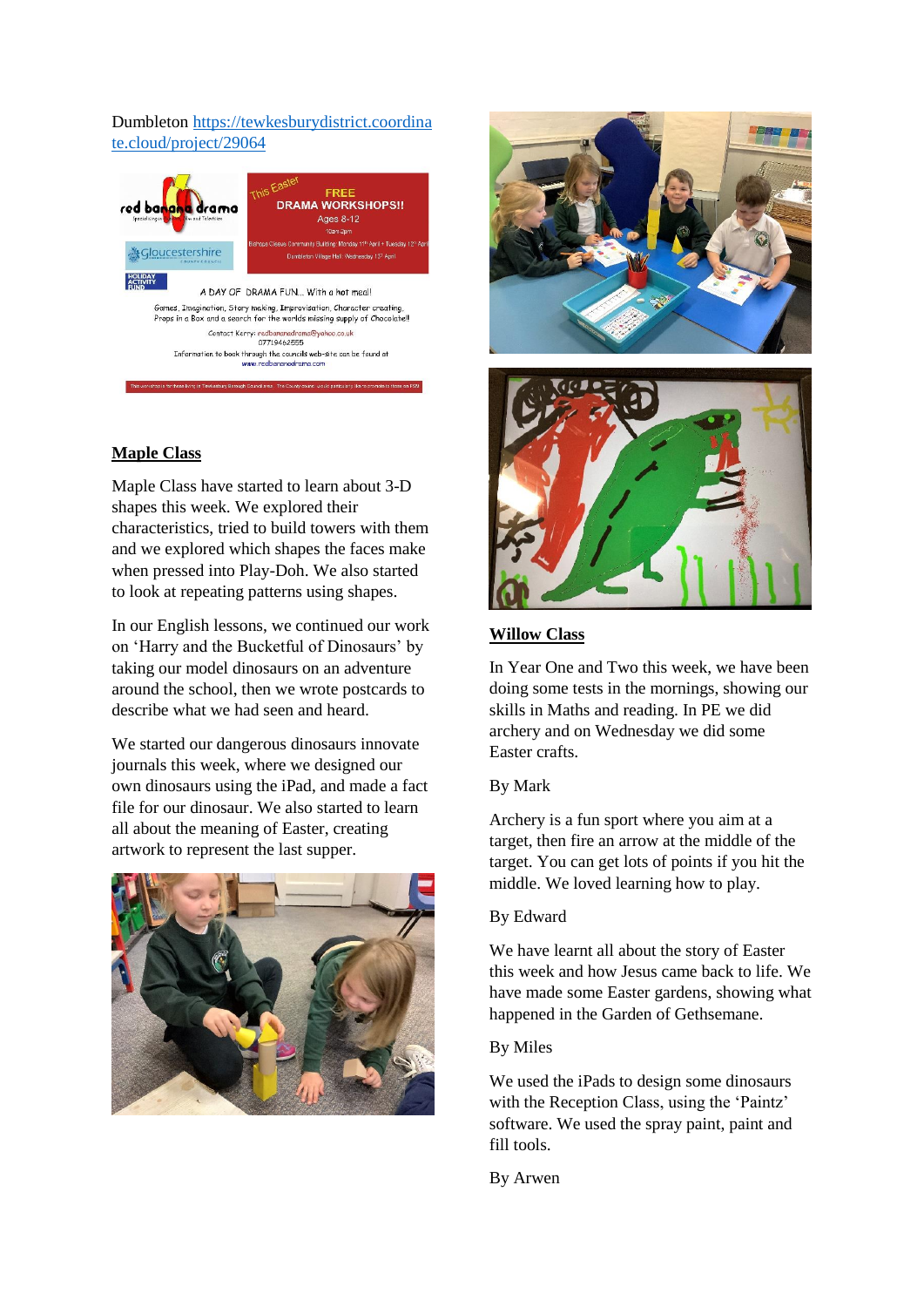





#### **Hawthorn Class**

This week has been assessment week and I have been impressed by the way all the children have approached the tests with a great 'can –do' attitude.

Lottie has written about what we've been doing in English.

"This week in Hawthorn we have been learning about Kielder Water. We have been searching up facts and making reports about it.

We have been writing about the Dark Sky Park, wildlife, water supply, electricity supplied by the hydro-electric dam, water sports and artworks. The class have enjoyed this. We learned about this from The Dam, a story based on a true story about the flooding of a valley."

Did you know that 50% of England's red squirrels live in the Kielder Forest! (Betsy)

The lake itself is 11sq km. (Ellie B)

The dam produces enough electricity to power a town with a population of 11,000 people! (Henry)

In Science we have been investigating magnet strength. One group tested how many paperclips different magnets could attract whilst another group tested how many pieces of paper we could put between a magnet and a paper clip before it stopped attracting it. We discovered that the biggest horseshoe magnet was the most powerful but some of the smallest magnets were also really strong!

We are coming to the end of our topic on Rocks, Relics and Rumbles; this week we looked at the cause and effect of earthquakes and we will finish it next week when we look at tsunamis.